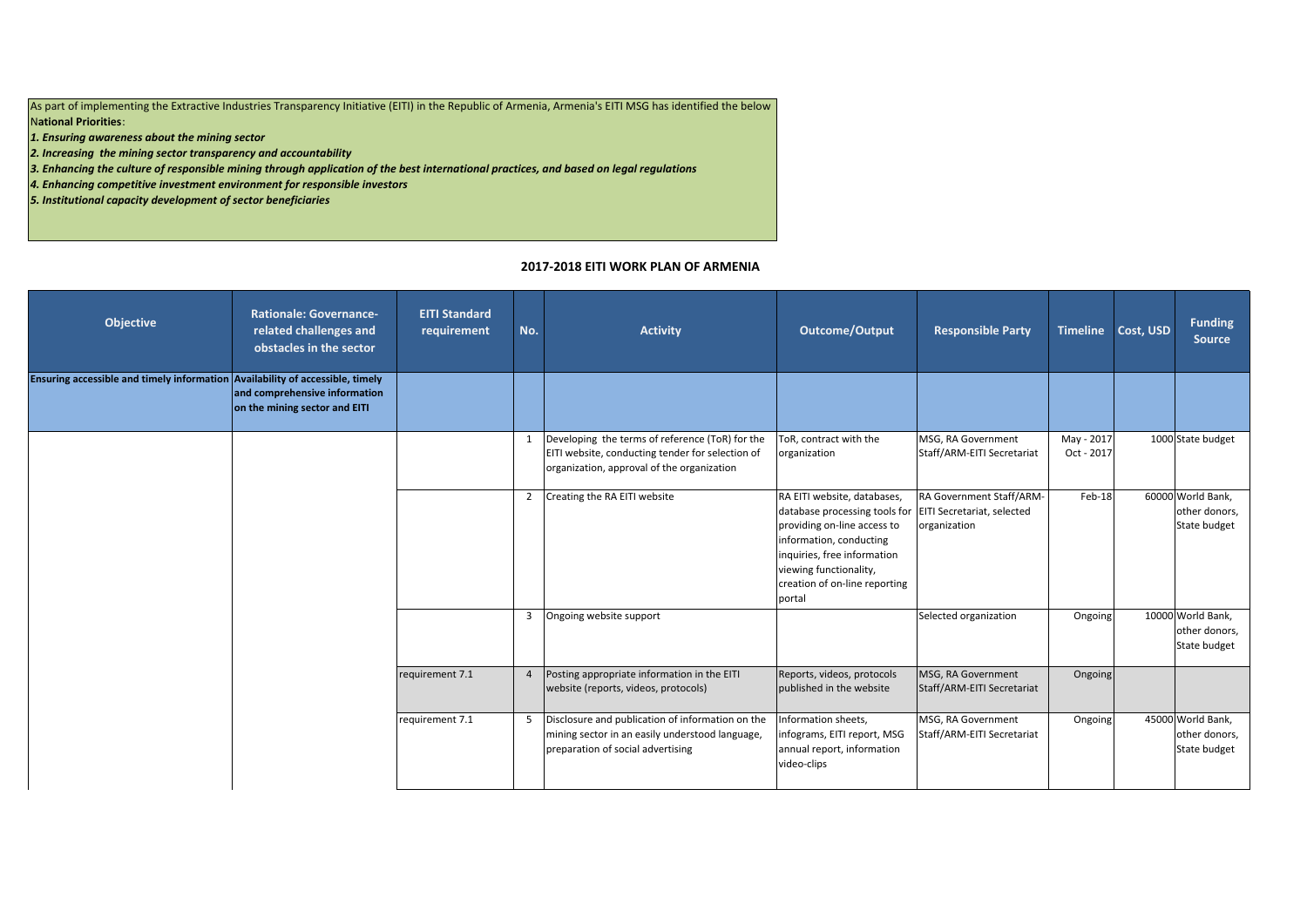|                                                                                                                                                                               |                                                            |                 | 6  | Awareness campaign on mining sector and EITI<br>and their elucidation via social media (YouTube,<br>Twitter, Facebook, etc.)                                                             | nformation about mining<br>and EITI published in social<br>media                                                                   | MSG, RA Government<br>Staff/ARM-EITI Secretariat                            | Ongoing  |                                                                 |
|-------------------------------------------------------------------------------------------------------------------------------------------------------------------------------|------------------------------------------------------------|-----------------|----|------------------------------------------------------------------------------------------------------------------------------------------------------------------------------------------|------------------------------------------------------------------------------------------------------------------------------------|-----------------------------------------------------------------------------|----------|-----------------------------------------------------------------|
|                                                                                                                                                                               |                                                            |                 | 7  | Development of communication strategy                                                                                                                                                    | Draft communication strategy MSG, RA Government                                                                                    | Staff/ARM-EITI Secretariat,<br>expert                                       | $May-17$ | 2000 Donors                                                     |
|                                                                                                                                                                               |                                                            |                 | 8  | Approval of communication strategy                                                                                                                                                       | Communication strategy                                                                                                             | <b>MSG</b>                                                                  | Jun-17   |                                                                 |
|                                                                                                                                                                               |                                                            | requirement 7.1 | 9  | Implementation of awareness raising measures                                                                                                                                             | Round tables, meetings,<br>including with<br>representatives of affected<br>communities, meetings with<br>educational institutions | MSG, RA Government<br>Staff/ARM-EITI Secretariat                            | Ongoing  | 10000 World Bank,<br>other donors,<br>partners, State<br>budget |
|                                                                                                                                                                               |                                                            | requirement 7.1 |    | 10 Official presentation of EITI report / conference                                                                                                                                     | EITI conference                                                                                                                    | MSG, RA Government<br>Staff/ARM-EITI Secretariat,<br>EITI Int. Secretariat  | Oct-18   | 15000 World Bank,<br>other donors,<br>partners, State<br>budget |
| Development of roadmap for disclosure of Reducing corruption risks,<br>ultimate beneficial owners                                                                             | improving the investment<br>environment and accountability | requirement 2.5 |    |                                                                                                                                                                                          |                                                                                                                                    |                                                                             |          |                                                                 |
|                                                                                                                                                                               |                                                            |                 |    | 11 Development of roadmap for disclosure of<br>ultimate beneficiary owners                                                                                                               | Draft roadmap                                                                                                                      | MSG, RA Government<br>Staff/ARM-EITI Secretariat,<br>RA government agencies | Jun-17   | 7000 Donors, State<br>budget                                    |
|                                                                                                                                                                               |                                                            |                 |    | 12 Public consultations on the draft roadmap                                                                                                                                             | Disclosure of the draft<br>roadmap, meetings                                                                                       | MSG, RA Government<br>Staff/ARM-EITI Secretariat                            | $Jul-17$ | 1000 Donors,<br>partners, State<br><b>Budget</b>                |
|                                                                                                                                                                               |                                                            |                 | 13 | Approval of the roadmap for disclosure of<br>ultimate beneficiary owners                                                                                                                 | Roadmap                                                                                                                            | <b>MSG</b>                                                                  | Aug-17   |                                                                 |
|                                                                                                                                                                               |                                                            |                 | 14 | Submission of the roadmap for disclosure of<br>ultimate beneficiary owners to the EITI<br>Secretariat                                                                                    | Roadmap submitted to the<br><b>EITI Secretariat</b>                                                                                | RA Government Staff/ARM-<br><b>EITI Secretariat</b>                         | $Sep-17$ |                                                                 |
| Review of the legal framework of Armenia, Alignment of the Armenian legal<br>disclosure of inconsistencies and gaps with framework for the purpose of<br><b>EITI Standard</b> | implementing the EITI standard                             | requirement 2   |    |                                                                                                                                                                                          |                                                                                                                                    |                                                                             |          |                                                                 |
|                                                                                                                                                                               |                                                            |                 |    | 15 Preparation of the terms of reference by the MSG Terms of reference<br>based on which local and international<br>consultants will conduct a review for identifying<br>inconsistencies |                                                                                                                                    | MSG, RA Government<br>Staff/ARM-EITI Secretariat                            | Apr-17   | 1000 State Budget                                               |
|                                                                                                                                                                               |                                                            |                 |    | 16 Review of legislation, identification of gaps,<br>submission of recommendations on addressing<br>the gaps                                                                             | Report, action plan                                                                                                                | MSG, RA Government<br>Staff/ARM-EITI Secretariat,<br>expert                 | Dec-17   | 15000 donors                                                    |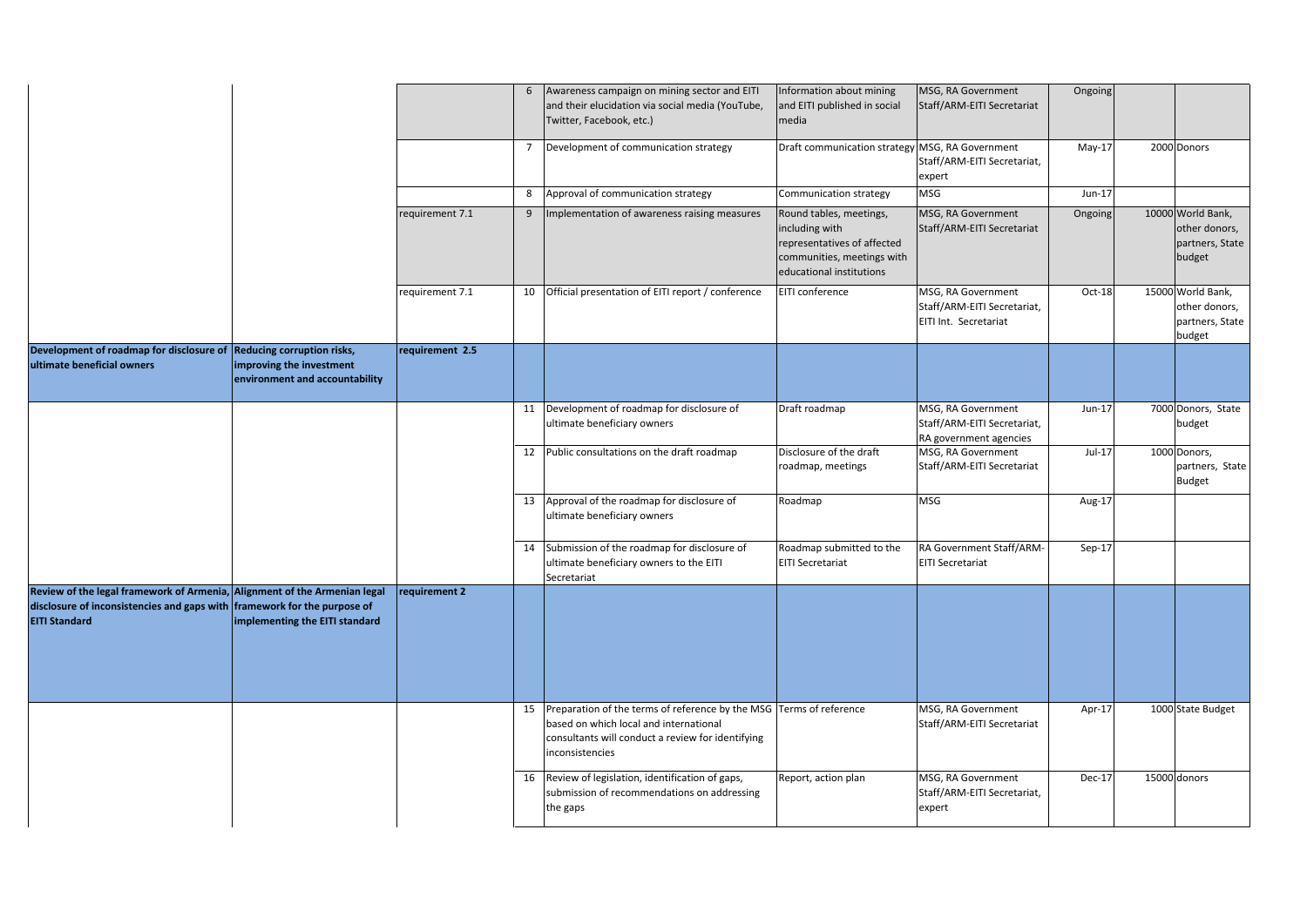|                                                                                                                                                                        |                                                      |                                  |                 | 17 Submission of the report and action plan to the<br>MSG                                                                         |                                                   | RA Government Staff/ARM-<br>EITI Secretariat, expert                        | Dec-17        |                                                |
|------------------------------------------------------------------------------------------------------------------------------------------------------------------------|------------------------------------------------------|----------------------------------|-----------------|-----------------------------------------------------------------------------------------------------------------------------------|---------------------------------------------------|-----------------------------------------------------------------------------|---------------|------------------------------------------------|
|                                                                                                                                                                        |                                                      |                                  | 18              | Review and approval of report and action plan by Report, action plan<br>the MSG                                                   |                                                   | MSG, RA Government Staff                                                    | <b>Dec-17</b> |                                                |
| Review of the best international practices<br>and development of roadmap for<br>harmonization with the EITI and best<br>responsible mining international<br>experience | Implementation of responsible<br>mining behavior     | requirement 8.3.a.iii.           |                 |                                                                                                                                   |                                                   |                                                                             |               |                                                |
|                                                                                                                                                                        |                                                      |                                  | 19              | Development and approval of the terms of<br>reference                                                                             | Terms of reference                                | MSG, RA Government<br>Staff/ARM-EITI Secretariat                            | $Oct-17$      | 1000 State budget                              |
|                                                                                                                                                                        |                                                      |                                  | 20              | Development of roadmap for reviewing<br>international experience                                                                  | Roadmap                                           | MSG, RA Government<br>Staff/ARM-EITI Secretariat                            | Nov-17        | 5000 Donors                                    |
|                                                                                                                                                                        |                                                      |                                  | 21              | Approval of the roadmap by the MSG                                                                                                | Action plan, budget                               | <b>MSG</b>                                                                  | Jan-18        |                                                |
|                                                                                                                                                                        |                                                      |                                  | 22              | Implementation of action plan                                                                                                     |                                                   | MSG, RA Government<br>Staff/ARM-EITI Secretariat,<br>RA government agencies | Dec-18        | 50000 World Bank,<br>other donors,<br>partners |
|                                                                                                                                                                        |                                                      |                                  | 23              | Involvement in development of the sector policy                                                                                   | nvolvement, provision of<br>feedback              | MSG, RA Government<br>Staff/ARM-EITI Secretariat                            | Ongoing       |                                                |
| <b>Ensuring Armenia's EITI candidacy status</b>                                                                                                                        | <b>Implementation of the EITI</b><br><b>standard</b> |                                  |                 |                                                                                                                                   |                                                   |                                                                             |               |                                                |
|                                                                                                                                                                        |                                                      | equirement 1.1                   | 24              | RA Prime Minister's statement                                                                                                     | <b>Statement</b>                                  |                                                                             | $Jul-15$      |                                                |
|                                                                                                                                                                        |                                                      | equirement 1.4.b. ii.            | 25              | <b>EITI awareness raising events</b>                                                                                              | <b>Meetings</b>                                   |                                                                             | <b>Dec-15</b> |                                                |
|                                                                                                                                                                        |                                                      | equirement 1.2<br>equirement 1.3 | 26              | Nomination of MSG members                                                                                                         | Nominated MSG members                             | MSG sub-groups                                                              | <b>Jun-16</b> |                                                |
|                                                                                                                                                                        |                                                      |                                  | 27              | Training seminars for MSG members                                                                                                 | <b>Training seminars</b>                          | MSG, RA Government Staff, Mar-16 - Nov-<br>donors, experts                  | 16            |                                                |
|                                                                                                                                                                        |                                                      | requirement 1.4.b                | 28              | Development of the ToR of the MSG                                                                                                 | draft ToR of the MSG                              | MSG, RA Government Staff                                                    | $Sep-16$      |                                                |
|                                                                                                                                                                        |                                                      | requirement 1.4.b                |                 | 29 Approval of the ToR of the MSG                                                                                                 | ToR of the MSG                                    | <b>MSG</b>                                                                  | <b>Dec-16</b> |                                                |
|                                                                                                                                                                        |                                                      | equirement 1.4                   | 30 <sup>°</sup> | Participation in EITI Board meetings                                                                                              | <b>EITI Board meetings</b>                        | MSG, RA Government Staff                                                    |               |                                                |
|                                                                                                                                                                        |                                                      | requirement 1.4                  |                 | 31 MSG meeting                                                                                                                    | <b>MSG</b> meeting                                | MSG, RA Government Staff                                                    | 27.06.2016    |                                                |
|                                                                                                                                                                        |                                                      |                                  | 32              | First official meeting of MSG, launching event                                                                                    | Firts official meeting of MSG,<br>launching event | MSG, RA Government Staff                                                    | 25.11.2016    |                                                |
|                                                                                                                                                                        |                                                      | requirement 1.4.a. iii.          | 33              | Adoption of RA Prime Minister Decree on Setting<br>Up the RA EITI Multi-Stakeholder Group and<br><b>Approving Its Composition</b> | RA Prime Minister decree                          | <b>RA Government Staff</b>                                                  | 24.11.2016    |                                                |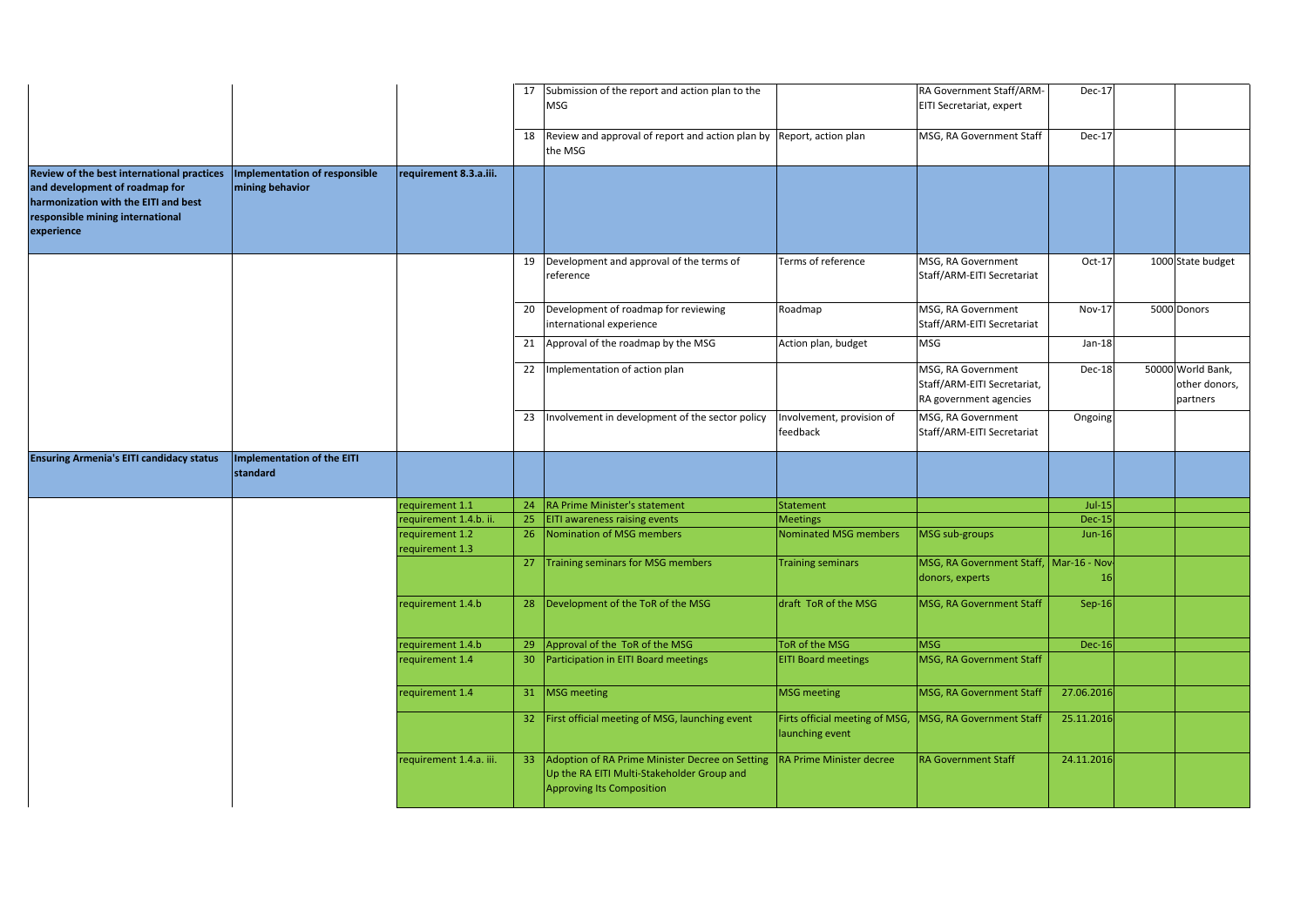|                                                                                                   |                                                                             | requirement 1.5<br>requirement 1.4.b.iv. |    | 34   Development of Armenia's EITI work program                                                                                       | Armenia's draft EITI work<br>program           | <b>MSG, RA Government Staff</b>                                              | <b>Dec-16</b>            |                                    |
|---------------------------------------------------------------------------------------------------|-----------------------------------------------------------------------------|------------------------------------------|----|---------------------------------------------------------------------------------------------------------------------------------------|------------------------------------------------|------------------------------------------------------------------------------|--------------------------|------------------------------------|
|                                                                                                   |                                                                             | requirement 1.5<br>equirement 1.4.b.iv.  |    | 35 Approval of Armenia's EITI work program                                                                                            | Armenia's EITI work program                    | MSG                                                                          | <b>Dec-16</b>            |                                    |
|                                                                                                   |                                                                             | equirement 1.4                           |    | 36 Development of the RA EITI candidature<br>application                                                                              | Draft RA EITI candidacy<br>application         | MSG, RA Government Staff                                                     | <b>Dec-16</b>            |                                    |
|                                                                                                   |                                                                             | equirement 1.4                           | 37 | Approval of the RA EITI candidature application                                                                                       | RA EITI candidacy application                  | <b>MSG</b>                                                                   | <b>Dec-16</b>            |                                    |
|                                                                                                   |                                                                             |                                          | 38 | Collaboration with donors                                                                                                             | Meetings with donors                           | <b>RA Government Staff</b>                                                   | Ongoing                  |                                    |
|                                                                                                   |                                                                             | equirement 1.4                           | 39 | Submission of the RA EITI candidature application<br>to the EITI international secretariat                                            | Submitted RA EITI candidacy<br>application     | <b>RA Government Staff</b>                                                   | Dec-16                   |                                    |
|                                                                                                   |                                                                             |                                          | 40 | Establishment and operation of the Armenian EITI Armenian EITI secretariat<br>secretariat                                             |                                                | RA Government Staff                                                          | Oct - 2017<br>Dec - 2018 | 120000 World Bank,<br>State budget |
|                                                                                                   |                                                                             | requirement 1.4.b.iv.<br>equirement 7.4  | 41 | Preparation and approval of the RA EITI MSG<br>annual report                                                                          | Annual report of the RA EITI<br>MSG            | MSG, RA Government<br>Staff/ARM-EITI Secretariat                             | Jan - 2018<br>Jan - 2019 |                                    |
|                                                                                                   |                                                                             | requirement 1.4.b.iv.<br>equirement 7.4  | 42 | Preparation of monitoring reports on the RA EITI<br>MSG activities, EITI implementation, action plan<br>(quarterly, biannual, annual) | Reports                                        | MSG, RA Government<br>Staff/ARM-EITI Secretariat                             | Quarterly                |                                    |
|                                                                                                   |                                                                             | requirement 1.4                          | 43 | Collaboration with the EITI international<br>secretariat and other EITI member countries                                              | Correspondence, meetings,<br>conference calls  | RA Government Staff/ARM-<br><b>EITI Secretariat, MSG</b>                     | Ongoing                  |                                    |
|                                                                                                   |                                                                             |                                          | 44 | Participation in EITI Board meetings and<br>conferences                                                                               |                                                | MSG, RA Government<br>Staff/ARM-EITI Secretariat                             | Ongoing                  | 70000 World Bank,<br>other donors  |
|                                                                                                   |                                                                             | requirement 1.4                          | 45 | Holding of the RA EITI MSG meetings                                                                                                   | RA EITI MSG meetings                           | RA Government Staff/ARM-<br><b>EITI Secretariat, MSG</b>                     | Quarterly                | 2000 State budget                  |
|                                                                                                   |                                                                             | requirement 1.5.f                        | 46 | Revision and approval of the EITI work plan                                                                                           | Revised EITI work plan                         | MSG, RA Government<br>Staff/ARM-EITI Secretariat                             | Jan - 2018<br>Jan - 2019 |                                    |
|                                                                                                   |                                                                             |                                          | 47 | Creation of MSG working groups                                                                                                        |                                                | <b>MSG</b>                                                                   | Ongoing                  |                                    |
|                                                                                                   |                                                                             |                                          | 48 | Development and approval of the 2019-2020 EITI 2019-2020 EITI work program<br>work program                                            |                                                | MSG, RA Government<br>Staff/ARM-EITI Secretariat                             | Oct-18                   |                                    |
|                                                                                                   |                                                                             |                                          | 49 | Payment of EITI membership fee                                                                                                        |                                                |                                                                              | Dec - 2017<br>Dec - 2018 | 20000 State budget                 |
| Comprehensive report consistent with the Presentation of report under the<br><b>EITI standard</b> | EITI standard, publication of<br>comprehensive information on<br>the sector |                                          |    |                                                                                                                                       |                                                |                                                                              |                          |                                    |
|                                                                                                   |                                                                             |                                          |    | 50 Scoping study of EITI report                                                                                                       | scoping study                                  | RA Government Staff/ARM-<br>EITI Secretariat, MSG                            | $Jun-17$                 | 1000 State budget                  |
|                                                                                                   |                                                                             | requirement 1.4.b.iv.                    |    | 51 Developing the ToR for the independent<br>administrator                                                                            | Draft ToR for the<br>independent administrator | RA Government Staff/ARM-<br>EITI Secretariat, MSG, RA<br>government agencies | $Jul-17$                 | 1000 State budget                  |
|                                                                                                   |                                                                             | requirement 4.9. b.iii                   |    | 52 Discussion and approval of the ToR for the<br>independent administrator                                                            | ToR for the independent<br>administrator       | MSG, RA Government<br>Staff/ARM-EITI Secretariat                             | Aug-17                   |                                    |
|                                                                                                   |                                                                             |                                          |    |                                                                                                                                       |                                                |                                                                              |                          |                                    |